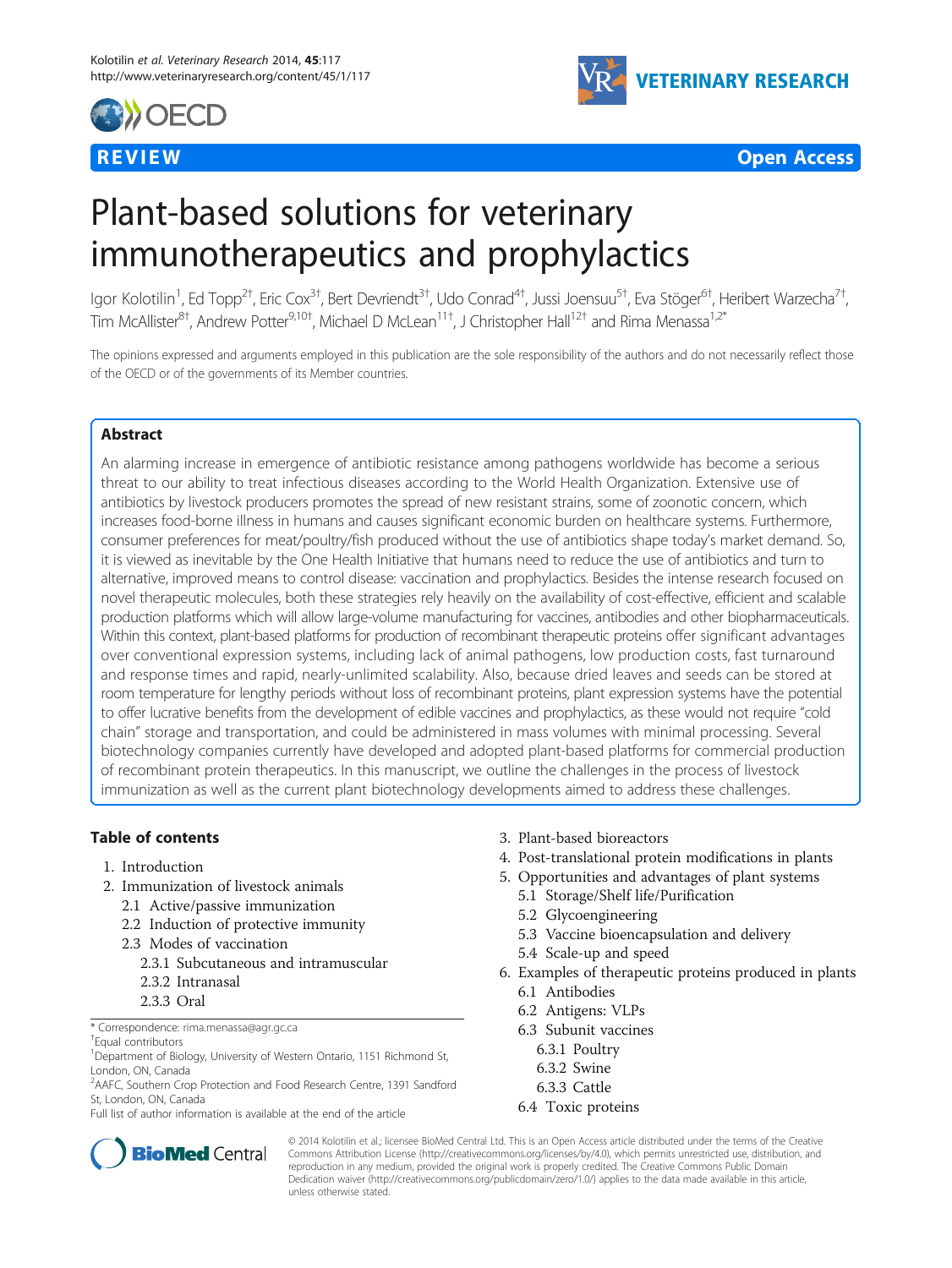- 7. Conclusions
- 8. List of abbreviations
- 9. Competing interests
- 10. Authors' contributions
- 11. Acknowledgements
- 12. References

#### 1. Introduction

The health and well-being of food-bearing animals is a major preoccupation for any livestock, poultry or fish producer. Endemic disease or epidemic outbreaks represent a very significant financial risk to the producer due to loss of animals, production of animals that are not marketable, and reduction in feed conversion efficiency. The potential risk to consumers from contaminated food is an important public health concern, and very significant investments are made by the agri-food industry to ensure safe food products. Nevertheless, an estimated 9.4 million cases of illness due to consumption of food contaminated with known pathogens occurs annually in the United States [[1](#page-9-0)]. Thus, it is critically important that primary producers ensure the health of their livestock for public health, animal welfare and business profitability reasons.

The key to minimizing animal morbidity and mortality is the employment of good production practices. Best practices will vary according to the production system, but land-based agriculture will typically include provision of uncontaminated feed and water, adequate ventilation and air quality, biosecurity, robust surveillance of animal health, and the judicious use of antimicrobial agents and parasiticides for disease prevention and treatment, when warranted. Prominent in the animal health toolbox are antibiotics. It can be reasonable to assume that the availability of antibiotics will become increasingly constrained as legitimate public alarm over the looming spectre of catastrophic antibiotic resistance in human medicine is translated into action at the farm level. Furthermore, the development of antibiotic resistance will progressively reduce antibiotic therapy options available to veterinarians. More restricted use of veterinary antibiotics will result from market-driven forces, as consumers increasingly demand antibiotic-free food, and through the policies of governments and codes of practice of veterinary practitioners that promote judicious use [[2\]](#page-9-0). Within this evolving environment, newly developed vaccines and immunotherapeutic agents offer the potential to lessen the need for antibiotics for disease control, and offer veterinary practitioners much needed tools [[3\]](#page-9-0).

The global market for animal vaccines is estimated to be currently worth \$5.8 billion, and is anticipated to grow with a compound annual growth rate of 8.1% to a value of \$8.6 billion by 2018 [[4\]](#page-9-0). The efficacy of a vaccine, the ease with which it can be employed, and the overall benefit in terms of increased productivity must be competitive

with other disease management options. Recent advances in immunology and in biotechnology, specifically the development of methods to produce potent vaccines very cost-effectively using plant-based bioreactors have the potential to make vaccines an even more attractive proposition. Furthermore, in cases where vaccination cannot be used to prevent disease, the production of antibodies in plants for passive immunotherapy and infectious disease control holds great promise.

This review paper will cover animal immunization essentials and will present the latest developments in plant biotechnology for the production of veterinary therapeutics. Specific aspects discussed will include high-level recombinant protein production in plant-based systems, the ability to use unpurified material for treatment, the possibility of oral rather than parenteral delivery, low cost of protein/vaccine production, very short turnaround time from conception to large-scale manufacturing, and the ability to "stack" genes encoding antigens and adjuvants to create potent multi-target vaccines in a single preparation.

#### 2. Immunization of livestock animals

#### 2.1 Active/passive immunization

In contrast to humans, newborn farm animals (foals, piglets, calves, lambs, kids) depend totally, and companion animals (kittens, puppies) almost completely upon uptake of colostral antibodies for their systemic maternal immunity against pathogens [\[5\]](#page-9-0). Intestinal uptake occurs via endocytosis, involving the neonatal Fc receptor (FcRn) and is highest immediately after birth and declines rapidly within 24 h as intestinal cells mature and intestinal flora are established. The time of cessation of this macromolecular transport (gut closure) varies by species and immunoglobulin type, ranging between 20 to 36 h of age [[6](#page-9-0)]. For multiparous animal species, the degree of passive immunity can be heterogeneous between litters and among members of a same litter because of variability in colostral absorption. This is true for piglets, puppies and kittens, whose levels of passive antibodies are maximum 36-48 h after birth. From this time on, the immunoglobulin concentrations decline in the serum of the newborn animal. The half-life depends on immunoglobulin isotype, and on the species, varying between 1 to 4 days for IgA and IgM, to approximately 8 to 22 days for canine and equine IgG, respectively [\[7\]](#page-9-0). The affinity of IgG for endothelial FcRn most likely accounts for these differences observed in serum half-life among species and different IgG subclasses [\[7,8](#page-9-0)]. Also, the growth rate of the animal influences the rate of decline in the level of the maternally-derived antibodies. This is particularly clear in canine species, where dogs belonging to rapid growth breeds eliminate their maternally-derived antibodies more quickly than slow-growth breeds. In addition to differences in uptake of maternal antibodies, the degree of passive immunity is not equal for all tissues. For instance, colostral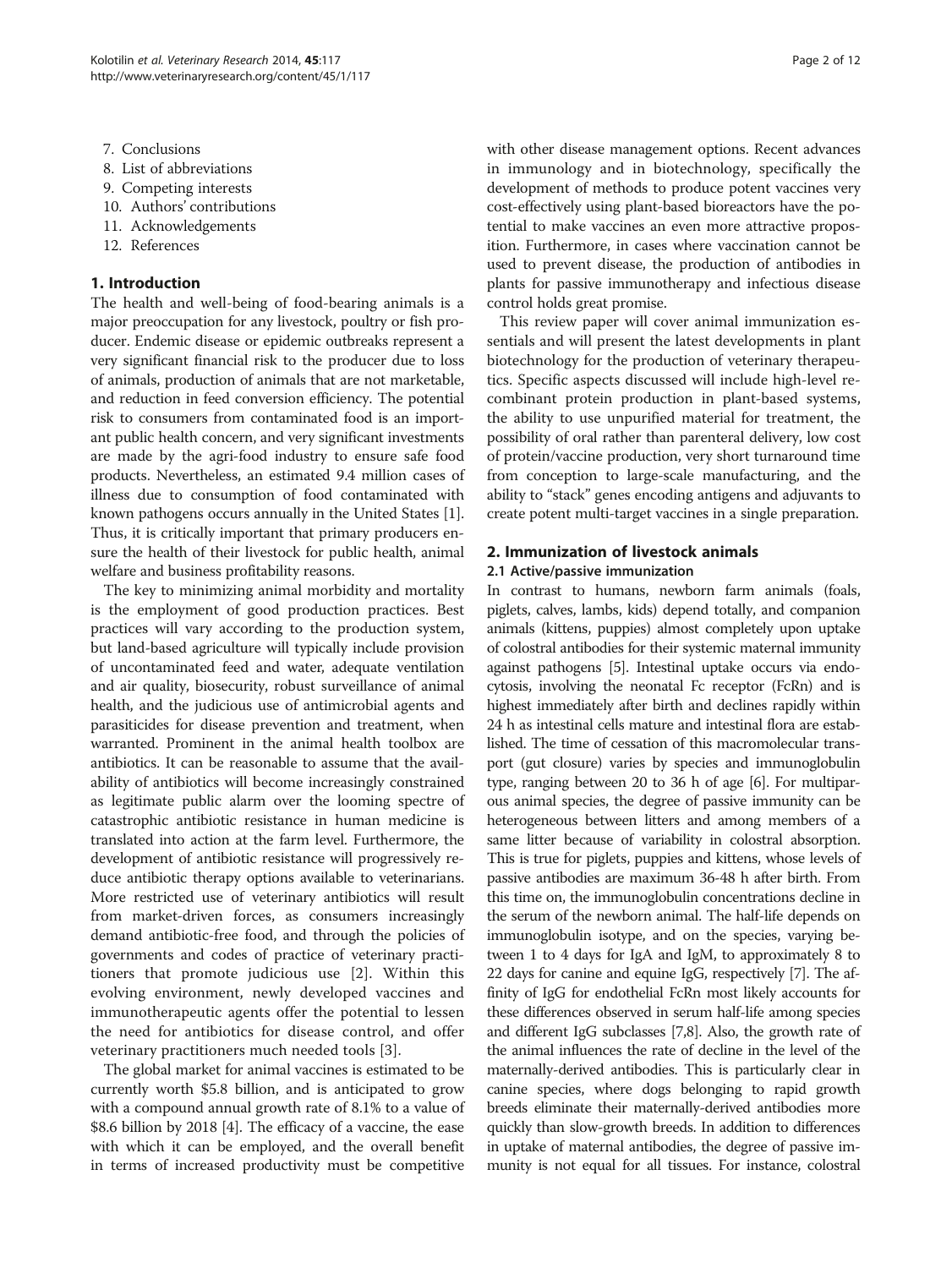immunity protects young animals against systemic infection during the first months of life, whereas the respiratory tract mucus is protected only for a few weeks [\[9\]](#page-9-0).

Shortly after parturition, drastic changes occur in the composition of colostrum with a drastic drop in IgG and IgA. In most domestic animals, the drop in IgA is less pronounced than IgG, so that IgA becomes the most important immunoglobulin in milk [\[10\]](#page-9-0). Milk antibodies are essential to protect young animals against intestinal infections. The IgA in the milk is dimeric secretory IgA (SIgA). The dimeric IgA is secreted in the mammary gland tissue by plasma cells, binds with its J chain to the polymeric immunoglobulin receptor (pIgR) expressed at the basolateral site of the alveolar epithelial cells and is endocytosed, transcytosed and exocytosed to the interstitial space after cleavage of the receptor. The extracellular 80 kDa part of pIgR is exceptionally carbohydrate-rich, and when incorporated into the Ig molecules as bound secretory component (SC), it endows SIgA with resistance against proteolytic degradation [\[11\]](#page-9-0). In ruminants, IgG concentrations remain higher than IgA, and IgG1 is specifically enriched in colostrum and milk, with levels approximately 10 times higher than IgA or IgG2. The role of FcRn in this transport has not been completely clarified [[7,8\]](#page-9-0).

#### 2.2 Induction of protective immunity

At weaning, lactogenic protection disappears, making the young animals highly susceptible to infections with enteropathogens. Most pathogens either colonize the mucosa or invade the host at a mucosal surface. Optimal protection against these pathogens most often involves the induction of pathogen-specific SIgA at the infection site [[12](#page-9-0)]. As such, an optimal vaccine should induce robust mucosal SIgA immune responses.

Parenteral vaccines typically induce IgG, a response that is not particularly effective against these types of infections. The best way to elicit pathogen-specific SIgA is to activate the local mucosa-associated lymphoid tissue (MALT) at the site of colonization or invasion through mucosal vaccination. This necessity to administer vaccines at the mucosal site relating to the pathogen's tropism is further highlighted by the compartmentalization of the mucosal immune system. For example, stimulation of gut-associated lymphoid tissue (GALT) does not induce a protective SIgA response in the respiratory tract, while induction of an immune response at the nasal mucosa fails to induce intestinal protection [[11,13](#page-9-0)]. Taking this into account, the induction of mucosal immunity further requires the vaccine to pass several physiological barriers and defence mechanisms. To reach the inductive sites of the mucosal immune system, whether it is upon oral, intranasal, rectal or urogenital administration, the vaccine has to surmount mucus and antimicrobial peptides and traverse the epithelial barrier. In case of oral administration, the vaccine also needs to survive the low pH in the stomach, digestive enzymes and bile salts and be transported via peristalsis to the GALT. Furthermore, the vaccine has to trigger protective mucosal immunity instead of tolerance, which is the dominant response mode of the mucosal immune system, and this without causing severe inflammation [\[13](#page-9-0)]. Fusing vaccine antigens to antibody or antibody fragment to target the subunit vaccine to antigen-sampling routes at the mucosal surfaces, such as transcytotic epithelial receptors, could drastically improve oral vaccine efficacy [[14](#page-9-0)].

Only a limited number of mucosal vaccines have been shown to meet these criteria and, consequently, only a few have been internationally licensed. Of those that have been licensed, most are based on live-attenuated pathogens and a few are inactivated pathogens [\[15\]](#page-9-0). No mucosal subunit vaccines have been licensed so far. Whereas many particle systems, such as virus-like particles (VLPs, see text) or other particles have been shown to be immunogenic in mice via the oral route, almost none of these were successful in larger animals or humans [\[3\]](#page-9-0). This could be explained by the longer intestinal transit time for these particles to reach the inductive sites in larger mammalian species in contrast with mice. As a result, in larger animals, only a small portion of the particles will reach the GALT, resulting in fewer particles being taken up by M cells and subsequently no or low induction of intestinal mucosal immune responses.

In contrast to particulate systems, soluble antigens are not immunogenic and in general induce tolerance upon mucosal administration even in mice. However, a few soluble antigens have been shown to be immunogenic via the mucosal route, such as cholera toxin (CT), thermolabile enterotoxin (LT) and their B subunits (CTB and LTB) [[16](#page-9-0)], and the purified F4 fimbriae of enterotoxigenic E. coli in pigs [[17](#page-9-0)]. These antigens are characterized by the ability to bind to receptors on enterocytes in the small intestine and to be taken up by these epithelial cells [[18\]](#page-9-0), followed by induction of an antigen-specific IgA response. Whereas microgram quantities of CTB and LTB are immunogenic, F4 has to be given in milligram amounts [[17](#page-9-0)]. The oral route has the advantage over other routes in that the vaccine antigens can be administered in the feed, eliminating the need to restrain livestock during administration and allowing the use of less-purified antigens.

#### 2.3 Modes of vaccination

#### 2.3.1 Subcutaneous and intramuscular

The delivery of veterinary vaccines, in general, is by injection although there are variations depending upon the animal species being immunized, management practices and age of the animal. For example, virtually all vaccines for cattle are delivered parenterally, while those for use in poultry are delivered by injection, orally, or by aerosol. Ultimately, the route of delivery is dictated largely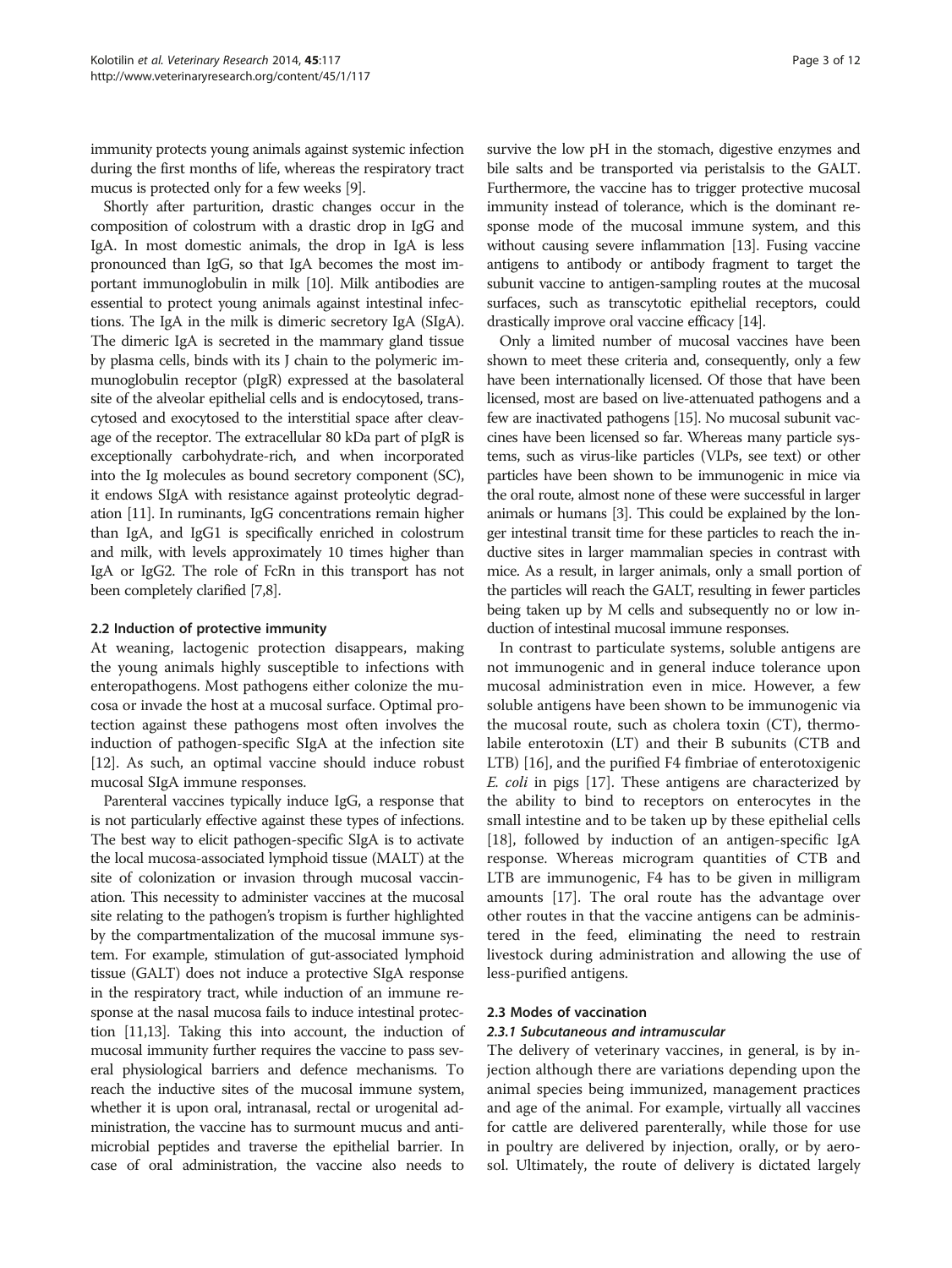by the various management systems employed, as well as the ease of handling of individual animals.

There are a number of issues associated with invasive vaccine delivery in food-producing animals, one of which is the economic loss associated with trimming of area surrounding injection site lesions. Many veterinary vaccines are extremely pro-inflammatory in nature, an example being Clostridial vaccines used in cattle. When delivered subcutaneously, these vaccines tend to result in a large swelling which can persist for months. On the other hand, intramuscular injection does not result in overt swelling but causes significant tissue damage near the injection site. The cost associated with carcass trimming has been estimated to be between \$1.46 and \$40.00 per animal [\[19\]](#page-9-0). In addition, it is not uncommon for needles to break during intramuscular delivery, causing problems at processing, as well as the retail level. While injection of the antigens themselves can result in tissue damage, most killed vaccines also contain strong adjuvants which contribute to this damage. Adjuvants significantly increase the cost of the vaccines and also dictate both the quality and magnitude of the immune response, the former of which has been biased towards Th2 immune responses. Adjuvants currently in use are suitable for injection, but most are not compatible with mucosal delivery [[20](#page-9-0)]. To maintain their efficacy, most injectable vaccines require proper refrigeration and storage, a need that can be challenging in extensive livestock operations especially in developing nations.

#### 2.3.2 Intranasal

The delivery of modified live viral vaccines via the intranasal route or in drinking water has been effective. However, live bacterial vaccines are not commonly used, in part due to the use of antibiotics in the industry. Mucosal vaccines are available for swine, including those for Bordetella bronchiseptica, where they have been shown to result in enhanced SIgA production following a single administration by the intranasal route [[21](#page-9-0)]. A novel adjuvant platform consisting of CpG ODNs, polyphosphazenes and cationic innate defense regulator peptide (IDR) 1002, has also been tested for efficacy in a swine model and shown to provide a long duration of immunity against Bordetella pertussis in mice following a single intranasal administration [[22](#page-9-0)]. Interestingly, this formulation also works in the presence of maternal antibodies [\[23\]](#page-9-0), making it ideal for mucosal immunization of neonates.

All presently available commercial vaccines targeting the respiratory tract via intranasal, aerosol or conjunctival application are live attenuated or vector vaccines [\[24](#page-10-0)]. Nevertheless, there is the potential for using protein vaccines consisting of dead microorganisms or subunits (virulence factors). Immunization of the respiratory tract has been experimentally demonstrated by i) using particulate delivery systems, which are either lipophilic, mucoadhesive

and/or contain immunomodulating molecules, ii) using soluble conjugates of antigens (or epitopes) and a carrier, targeting the antigens to the mucosa of the respiratory tract or iii) using soluble antigens. Often, adjuvants are needed for strong mucosal immune responses [\[25\]](#page-10-0). Whereas experimental results have been promising in many studies, no dead vaccines for immunization of the respiratory tract have been commercialized, as adverse reactions have hampered their development. Indeed, anaphylaxis due to impurities, or Bell's palsy due to vaccine components have been described [\[26\]](#page-10-0). Results from animal studies suggest that the intranasal route may itself facilitate transport of proteins, inactivated vaccines, live viruses or other particles into the central nervous system [[27\]](#page-10-0). Therefore, candidate vaccines targeting the respiratory tract mucosa have to be thoroughly evaluated for adverse effects.

#### 2.3.3 Oral

Oral vaccination, or so called "edible vaccines", have been traditionally viewed as the panacea of plant-produced vaccines in terms of their use as an approach to disease control [[28](#page-10-0)]. Edible vaccines offer several advantages over conventional methods of vaccine delivery. Edible vaccines come in contact with the lining of the digestive tract, thus giving them the potential to stimulate both mucosal and systemic immunity, the former of which is a response that is notoriously difficult to achieve through injections, which bypass mucosal barriers. In part, this accounts for the reason as to why the efficacy of injectable vaccines against intestinal pathogens has generally been quite poor.

Edible vaccines also have positive implications for livestock welfare, as they could be administered directly in the diet, eliminating the need to confine the animal, or the need to breach the skin through injection, a practice that can promote secondary infections. Oral administration of vaccines eliminates the risks that injection-based methods pose on meat quality as a result of intramuscular administration.

#### 3. Plant-based bioreactors

Being eukaryotic organisms, plants can express, synthesize and process complex heterologous proteins similarly to "conventional", fermentation-based expression systems, such as mammalian, insect and yeast cell cultures. Yet, plants have some variances in the pattern of protein glycosylation [[29\]](#page-10-0). Production of recombinant therapeutic proteins has been demonstrated in a variety of plant species. Plant cells contain genomes of three types: nuclear, chloroplast (plastome) and mitochondrial genomes. Generation of stable transgenic plants that produce recombinant proteins can be efficiently achieved through genetic engineering of the nuclear genome or the plastome. In addition, transient expression methods allow quick and robust production of recombinant proteins by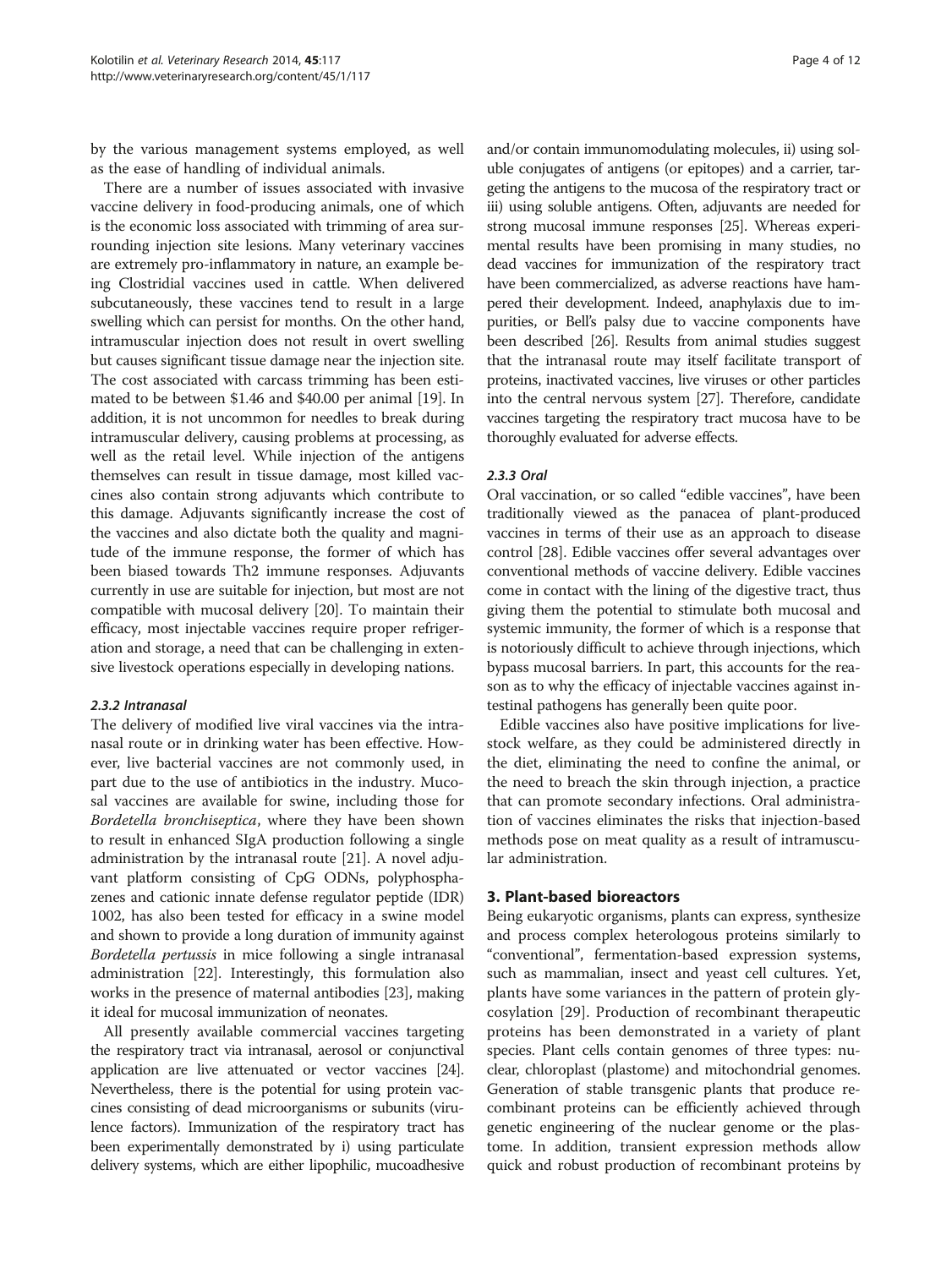way of infiltration of plant leaf tissue with transgeneharboring agrobacteria [\[30\]](#page-10-0).

Recombinant proteins produced in nuclear-transformed plants are synthesized in the cytoplasm and can be secreted, or accumulated in different sub-cellular organelles with the use of appropriate transit or signal peptides. Using tissue-specific promoters enables spatially-defined expression of the transgene in applicable plant organs, such as leaves, seeds, fruits or tubers [\[31](#page-10-0)]. Nuclear-transformed plants offer tremendous simplicity for production of a vaccine product, as seed lines can be developed and propagation of plant biomass can utilize traditional agricultural technologies and infrastructure. Note, however, that nuclear-transformed plants typically express lower yields of recombinant proteins compared with transient expression, require prolonged timeframes for generation and selection of transgenic seed lines, and require measures to prevent environmental contamination due to transgene flow via open field cross-pollination [[32](#page-10-0)].

Transgenic plants with transformed plastome (transplastomic plants) possess several beneficial traits, such as i) high-ploidy of plastome and lack of positional effects or transgene silencing, leading to synthesis of typically very high levels of recombinant proteins, ii) the ability to express artificial operons, thus allowing expression of several proteins in one transformational step, and iii) tight transgene containment due to maternal inheritance of plastid DNA in most cultivated plants [[33](#page-10-0)]. The absence of a glycosylation machinery in chloroplasts thwarts the expression of proteins where glycans are essential for structure/ conformation; however, this technology eliminates risks of addition of potentially allergenic non-mammalian glycans and offers advantages for expression of non-glycosylated proteins of prokaryotic origin [[34\]](#page-10-0).

High yields of recombinant proteins can be obtained quickly with transient expression systems through use of viral, virus-derived and non-viral expression vectors [\[30](#page-10-0)]. Infiltration of the leaf tissue with an Agrobacterium intermediate host containing any of these types of expression vectors (agroinfiltration) is the most common method used for delivery of foreign DNA into plant cells. The main advantage of the transient expression systems is the production speed that enables vaccines to be manufactured within periods as short as one month after obtaining the sequence of the antigen [\[35](#page-10-0)]. However, transient expression systems are labor- and material-intensive procedures involving growing Agrobacterium cultures, and diluting them in infiltration cocktails, immersion of plant aerial biomass into the Agrobacterium suspension, infiltrating the agrobacteria into leaves by pulling and releasing a vacuum to allow entry of Agrobacterium into the plant tissues [[36](#page-10-0)]. These manipulations add cost to recombinant protein production, but have the advantage of using wild type plants, which is viewed by regulatory authorities

favorably. The US Defense Advanced Research Program Agency (DARPA) has funded major infrastructure projects, such as Medicago's [[37](#page-10-0)] commercial-scale production facility in the Research Triangle Park, NC, and Kentucky Bio-Processing's [\[38](#page-10-0)] production facility in Owensboro, KY. Also, an improved viral vector-based inducible system that can be deployed for field production has recently been developed [[39](#page-10-0)].

Other plant-based production systems include algae and moss cell-suspension cultures grown in bioreactors. High-level containment and sterile growth conditions are advantages of these systems, compared to whole plants in terms of good manufacturing practice (GMP) for recombinant protein production, though the cost of these systems is high, while scale-up ability is limited [\[40\]](#page-10-0).

#### 4. Post-translational protein modifications in plants

Although the genetic code is universal and a given nucleotide sequence results in the same order of amino acids in the polypeptide regardless of what organism is translating the RNA message, proteins differ in structure depending on the organism they are produced in. This is due to the fact that a multitude of modifications can take place after the ribosomal synthesis of the polypeptide, so called post-translational modifications (PTMs). In the case of therapeutic proteins these PTMs are of high importance, since they might alter the structure of the protein, its functionality and especially its immunogenicity [[41](#page-10-0)]. PTMs include glycosylation, phosphorylation, lipidation, disulfide-bridging (to name only the most prominent), which basically occur in vivo, but some might also occur during downstream processing of a given therapeutic protein. Different organisms are capable of various PTMs, e.g. bacteria do not glycosylate proteins, while eukaryotic organisms perform extensive glycomodifications. Moreover, type and linkage of sugars vary considerably among cell types and organs, as well as at different developmental stages and environmental conditions, making this particular modification highly diverse. In the case of recombinant therapeutics for parenteral administration, it is of importance to retain the native glycosylation pattern to avoid shortened half-life and unintended immunogenicity. Plants do glycosylate recombinant proteins in a manner that differs from that in mammalian cell systems, and glycosylation may even vary among plant species, organs and cell types. In some cases this can even be an advantage, exemplified by a recombinant glucocerebrosidase (taliglucerase alfa) made in carrot cells. Here, the sugars added to the produced recombinant enzyme more closely resemble the native structure with terminal mannose, making this product superior or "biobetter", compared to the CHO cells-derived product [\[42\]](#page-10-0). As a further improvement, glycosylation machinery in plants can be engineered to produce mammalian-like glycan patterns with terminal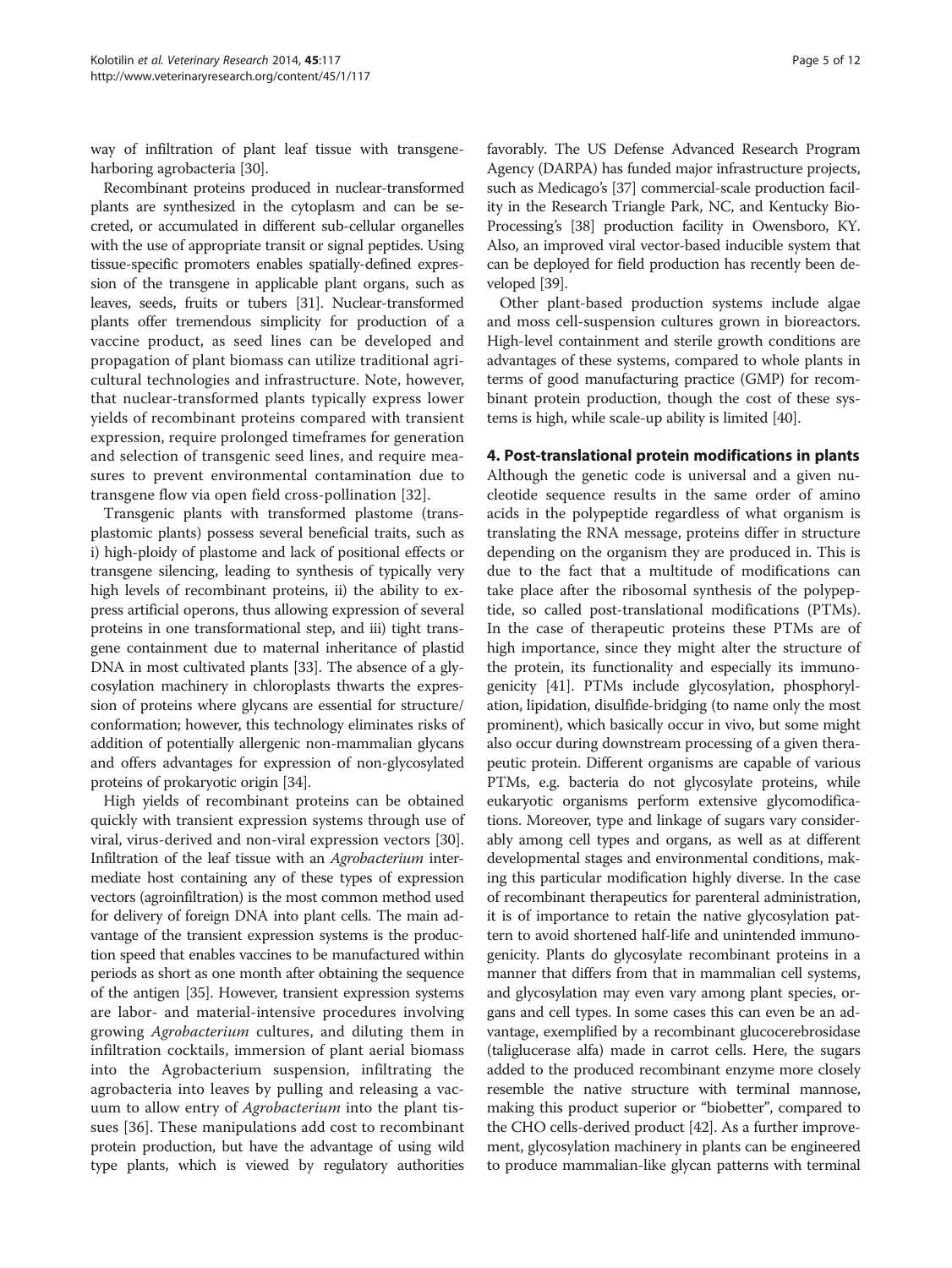sialic acid, making the recombinant proteins almost indistinguishable from those produced in mammalian cell lines (see "Glycoengineering" in text).

#### 5. Opportunities and advantages of plant systems 5.1 Storage/Shelf life/Purification

Plant-based expression systems raise the possibility that antigens or antibodies can be produced in a form that is stable during storage and is amenable to extraction and purification procedures [[43\]](#page-10-0). Dried or lyophilized leafy biomass, as well as plant storage tissues, such as seeds, retain unchanged levels of accumulated recombinant proteins for years at normal room temperatures, thus reducing stowing costs and facilitating distribution without need for a cold chain [\[44,45\]](#page-10-0). Such a production system would allow stockpiling of the transgenic plant material (lyophilized leaf biomass or seeds) for manufacturing of rapid-response veterinary biologics targeted against pathogens of epidemiological relevance. The time to product would then only be dependent on the speed of extraction and downstream processing, if purification is required, or immediate, if formulated lyophilized biomass or whole seeds can be administered in feed [[46](#page-10-0)]. Some plant-based expression strategies, such as the expression of recombinant antigens in oil bodies or implementation of particular protein tags are specifically focused at overcoming the complexities of purification procedures (reviewed in [[47](#page-10-0)]). Although purified plant-derived biologics are functional and effective, a key benefit of plants is the ability to deliver recombinant pharmaceuticals as minimally processed feed, such as flour paste from edible tissues [\[48\]](#page-10-0). Expression in seeds may also help protect antigens from digestion within the intestinal tract, especially if they target the formation of protein bodies, which can increase the delivery of antigens to the mucosal surface [[49](#page-10-0)]. Remarkably, the formation of ectopic storage organelles as sink compartments for recombinant proteins can be induced in tissues that are not adapted for storage functions [[50](#page-10-0)].

#### 5.2 Glycoengineering

Glycosylation affects the quality of recombinant pharmaceuticals as different glycan structures can potentially influence stability, subcellular targeting, immunogenicity, pharmacokinetics and biological activity. The precise control and optimization of glycan modification to manufacture homogeneous protein therapeutics with specific designer glycoforms that confer superior efficacy has therefore become an important issue for all production platforms, including mammalian cells.

The mechanisms of N-glycosylation in plants and mammals differ in Golgi-specific modifications, such as the addition of  $β(1,2)$ -linked xylose and core α(1,3)-linked fucose residues in plants, and the addition of β(1,4) linked galactose and sialic acid residues in mammals [[51](#page-10-0)]. Therefore, strategies to control the glycosylation of recombinant proteins were established in plants early on, such as subcellular targeting to prevent the addition of certain sugar residues [\[52](#page-10-0)] and glycoengineering to replace sugars with more desirable counterparts [[53\]](#page-10-0). A key example of glycan control by targeting is the first commercially available plant-derived human therapeutic protein, taliglucerase alfa, indicated for the lysosomal storage disorder called Gaucher's disease. In this case targeting to the plant vacuole resulted in the formation of glycan structures with terminal mannose residues promoting uptake of the recombinant protein via mannosespecific surface receptors on macrophages [[54\]](#page-10-0).

Engineering the plant N-glycosylation pathway has been achieved by various approaches including conventional mutagenesis or homologous recombination, RNA interference and transgene expression [[53](#page-10-0)]. The versatility of plants for the production of specific N-glycoforms has turned a perceived disadvantage into one of the major strengths of plant production platforms. In addition to the abolition of  $β(1,2)$ -linked xylose and core  $α(1,3)$ linked fucose residues, and the complete reconstruction of mammalian glycosylation pathways in plants [\[55](#page-10-0)], product-specific designer N-glycans have been engineered for improved efficacy. For example, glycoengineered plants can be used to produce glyco-optimized antibody versions with improved pharmacokinetic properties due to greater receptor affinity [[56](#page-10-0)].

Another type of glycosylation whose impact is less widely known is the mucin-like O-glycosylation of serine, threonine and hydroxyproline residues, the latter being unique to plants. However, recent efforts have addressed the engineering of O-linked glycans [\[57\]](#page-10-0). It has been suggested that O-glycan structures may function as adjuvants, or may increase serum stability [[51](#page-10-0)]. Tailored mammal-like O-glycan structures could also improve the stability and activity of proteins such as erythropoietin and secretory IgA, giving plants a competitive edge for the production of these compounds.

#### 5.3 Vaccine bioencapsulation and delivery

Although plants have been shown to manufacture biologically-active therapeutics in amounts sufficient for oral administration to livestock, plant-derived antigens require a formulation to protect them from the hostile environment of the gastro-intestinal tract, without interfering with the immunogenicity of the antigen. Depending on the plant species and the plant tissue in which the subunit proteins are expressed, the plant matrix could provide some protection against these harsh conditions. Not only does this eliminate the need for costly purification, but the provision of a durable matrix offers a protective and stabilizing effect beyond harvest and upon mucosal administration [\[58\]](#page-10-0). Any plant cell matrix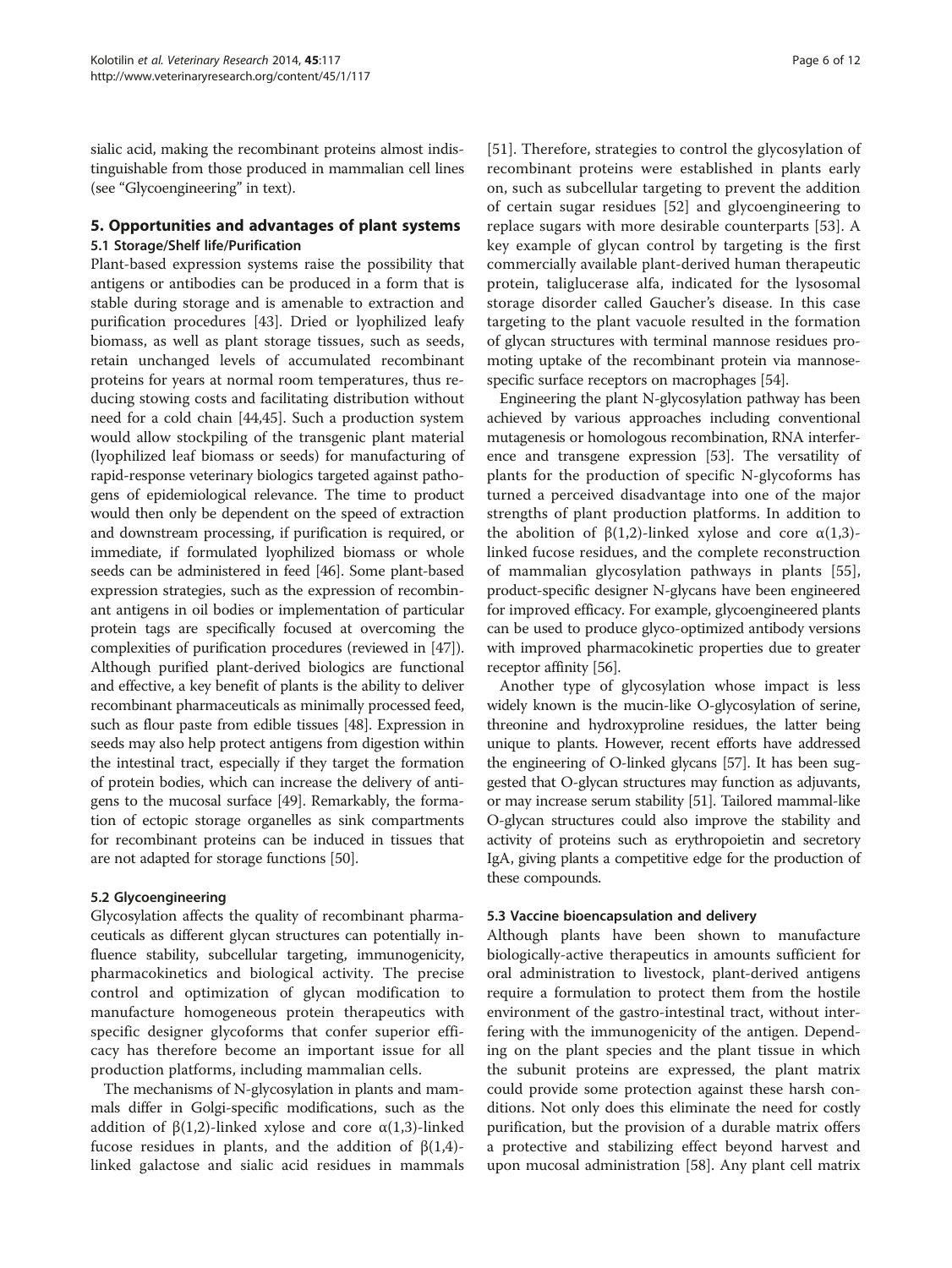can be effective to enhance resistance against digestion, thereby increasing exposure of a vaccine to immune effector cells, but the protective effect can be further enhanced by incorporation of the vaccine proteins into storage organelles [\[59](#page-10-0)]. The use of seeds is particularly suitable to achieve bioencapsulation of recombinant proteins in specialized storage organelles that are derived from the endomembrane system and allow proteins to accumulate within a protective matrix [\[52\]](#page-10-0). Clear benefits have been demonstrated in seed-based production systems as recombinant proteins expressed in rice or pea seeds were better protected from degradation than their purified counterparts upon oral delivery [\[60,61](#page-10-0)]. Nevertheless, plant-based production could also negatively influence the immunogenicity of the antigen by influencing antigen folding, glycosylation and/or by interaction with the antigen, interfering with its capacity to target the mucosa [[46](#page-10-0)]. The latter could be one of the reasons why F4 fimbriae to which alfalfa crushed leaf biomass was added, showed a decreased immune response in pigs in comparison with F4 without this plant material (Cox et al., unpublished results).

#### 5.4 Scale-up and speed

Scaling up production of recombinant proteins in transgenic or transplastomic plants is much easier and less costly than similar scaling up in mammalian or microbial cells for the simple reason that each plant could be considered as a bioreactor and all that is required is sowing a seed and providing light, water and fertilizer, as opposed to an expensive upfront investment in infrastructure and bioreactor facilities for cell cultures and the formulation of complex cell culture media. Therefore, scaling up or down can be achieved quickly with no major investment. A single tobacco plant can produce over 150 000 seeds, allowing fast scale-up within a few months. Tobacco biomass yields can reach up to 100 tons/ha in a single field season [[62](#page-10-0)]. If containment is necessary, a similar or higher yield is achievable in greenhouses; and high level accumulation of the desired protein at 1 g/kg fresh leaf weight means that 100 kg of a protein can be produced in a single hectare (Menassa et al., unpublished data). However, using stable transgenic/transplastomic lines implies a lag time in producing a high expressing line and obtaining seed. In the case of a catastrophic epidemic or pandemic, much faster timelines are required. For this, transient production in Nicotiana benthamiana is ideal with a timeline from cloning of the genes to vaccine production of only a few weeks [\[35\]](#page-10-0). As well, this system obviates the need for production of transgenic plants, thus easing the regulatory framework for scale up. In this system, wild type Nicotiana benthamiana plants are grown in greenhouses and infiltrated with *Agrobacterium* cultures containing the expression construct required for recombinant protein

production. The infiltrated plants are harvested 4-10 days post-infiltration, and the protein is purified. Several companies (Medicago Inc., Fraunhofer USA, Kentucky BioProcessing LLC) have adopted this system for production of influenza vaccines and monoclonal antibodies [[35](#page-10-0),[63,64\]](#page-10-0). The MagnICON® system developed by ICON Genetics GmbH [\[65](#page-10-0)] allows the production and purification of monoclonal antibodies at an expected yield of 250 mg/kg plant fresh weight [[63](#page-10-0)], and Medicago Inc. was able to produce 10 million doses of influenza vaccine within one month in their 97 000 square foot facility in North Carolina.

### 6. Examples of therapeutic proteins produced in plants

#### 6.1 Antibodies

It has been more than 25 years since the first IgG antibody was expressed in plants. Since then, there have been numerous publications in the scientific literature on the production of antibodies in plants, such as those targeting bacteria, cancer targets and highly pathogenic viruses such as HIV and Ebola [[66](#page-10-0)]. The current epidemic caused by the Ebola virus in West Africa has brought attention to a plant-produced antibody cocktail. This cocktail, called ZMAPP, was recently shown to reverse advanced Ebola disease in 100% of tested Rhesus macaques [\[67](#page-10-0)]. Six publications describe the production of five of 38 approved therapeutic antibodies in plants (Table [1](#page-7-0)).

Therapeutic and prophylactic antibodies are required in massive amounts and on a constant basis, and might therefore be produced more economically by using transgenic plants rather than fermentation. In addition, neutralizing antibodies indicated as topical or oral microbicides can also be delivered in plant material such as seeds, as demonstrated by the administration of peas containing single-chain antibodies with high sporozoite-neutralizing activity against the coccidiosis parasite, Eimeria tenella, for the prevention of gastrointestinal infections in chickens [[60](#page-10-0)]. In another, more recent study the protection of weaned piglets against enterotoxigenic E. coli infection was achieved by the oral administration of seeds producing IgA [\[72\]](#page-11-0).

Whereas simple proteins such as single chain antibody fragments tend to be easily expressed in bacteria, complex glycoproteins such as monoclonal antibodies usually require eukaryotic production systems. Full size antibodies tend to be expressed well in plants because the secretory pathway in plant cells contains an extensive molecular chaperone system. Plants are particularly beneficial for the production of secretory IgA molecules because they can produce all four of the polypeptide components and assemble a fully functional molecule [\[73\]](#page-11-0). In contrast, three of the protein components are produced by plasma cells in mammals, but the fourth is produced by epithelial cells,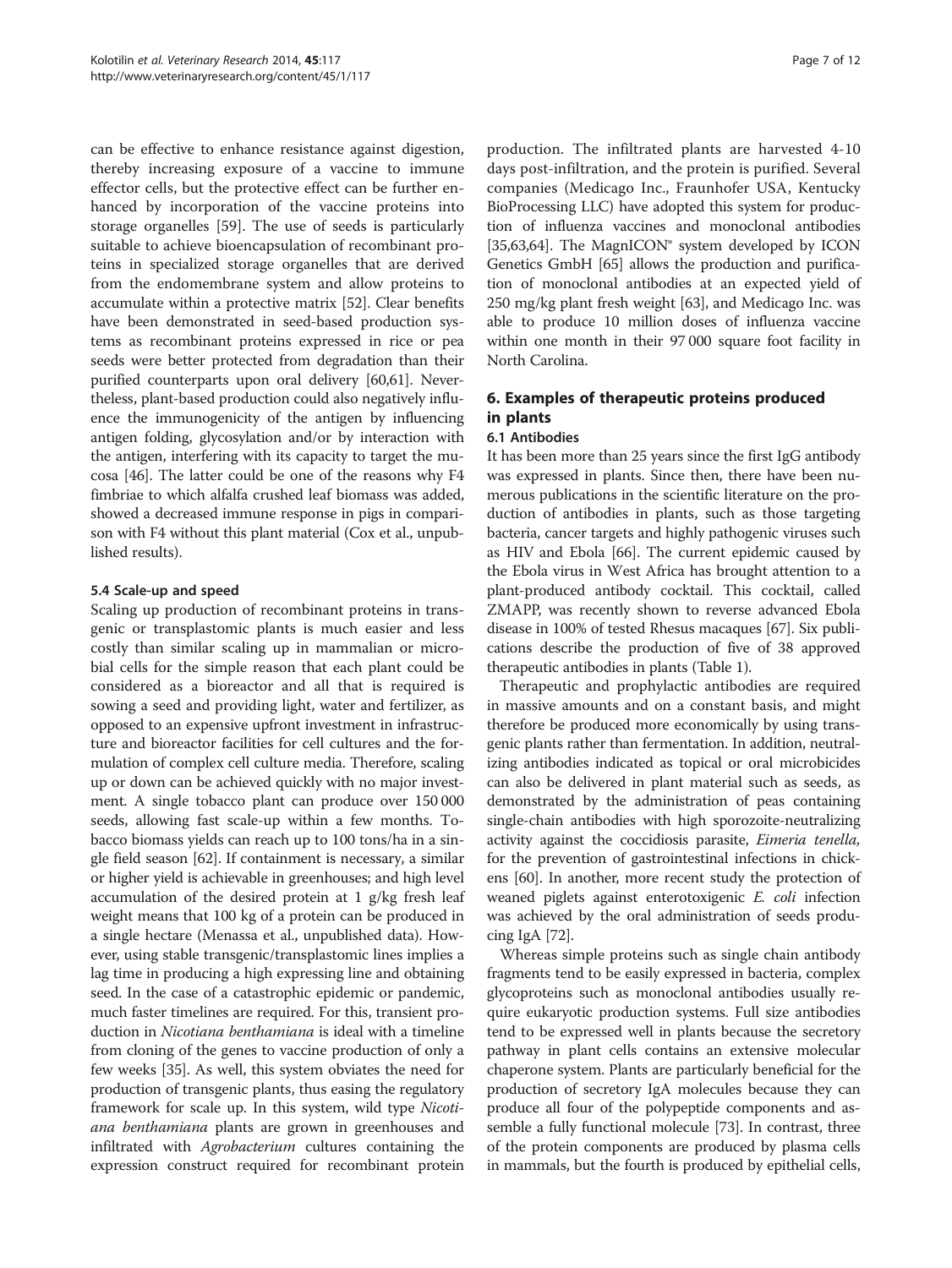<span id="page-7-0"></span>Table 1 PubMed listings for therapeutic antibodies produced in plants

| Antibody<br>(generic name) | Antibody<br>(commercial name)               | Plant<br>species         | Reference |
|----------------------------|---------------------------------------------|--------------------------|-----------|
| Cetuximab                  | Frbitux                                     | Zea mays                 | [68]      |
| Nimotuzumab                | BIOMAb EGFR, TheraCIM,<br>Theraloc, CIMAher | Nicotiana<br>tabacum     | [69]      |
| Palivizumab                | Synagis                                     | Nicotiana<br>benthamiana | [70]      |
| Rituximab                  | Rituxan, Mabthera                           | Lemna minor              | [56]      |
| Trastuzumab                | Herceptin                                   | Nicotiana<br>benthamiana | [71]      |
| <b>7MAPP</b>               |                                             | Nicotiana<br>benthamiana | [67]      |

and assembly can only occur in the extracellular environment. Secretory IgA assembly can also be achieved in CHO cells carrying the four different transgenes, but the efficiency of assembly is low [[74](#page-11-0)]. Therefore, plants offer a valuable and superior large-scale production system for this preferred format of mucosal antibodies.

#### 6.2 Antigens: VLPs

Viral diseases are probably the most important culprit for the severe economic losses in livestock production worldwide. Although antibiotics are not used to treat or prevent viral infection outbreaks, pathogenic viruses often predispose infected animals for secondary bacterial infections, which do require antibiotic treatment. Thus, preventive vaccinations to control primary viral infections help to reduce the need for antibiotics application in livestock production.

Virus-like particles (VLPs) are defined as multisubunit protein structures with self-assembling competence that show an identical or highly similar overall structure to the corresponding native viruses [[75\]](#page-11-0). Studies document a high immunogenic capacity of VLPs due to their display of multiple repeated antigenic motifs, which trigger B cell activation and elicit higher antibody titers compared to monomeric antigens. Strong humoral immune responses could be induced by VLPs without adjuvants, while avoiding stimulation of inflammatory T cell responses [\[76\]](#page-11-0). Many different VLPs (more than 100) originating from phages and plant, insect, and vertebrate viruses have been described and summarized in an excellent review [[75](#page-11-0)], including examples of the preparative and large-scale manufacturing of VLPs in bacteria, yeast cells, insect cells and mammalian cells.

Mason et al. first demonstrated that the expression of human hepatitis B virus structural proteins in plants results in enveloped VLPs that "bud-out" as spherical particles of 22 nm in diameter off the intracellular membranes [\[77\]](#page-11-0). The further engineering of enveloped hepatitis B virus VLPs into nanoparticles allowed the display of large foreign antigens or the development of bivalent vaccines [\[78](#page-11-0)]. Simultaneous transient expression of four distinct structural proteins of Bluetongue virus (BTV) led to assembly of heteromultimeric VLPs able to elicit a strong antibody response in sheep, which provided protective immunity against BTV challenge [[79](#page-11-0)]. Another example of VLPs produced in plants with improved transient expression is Norwalk virus-derived non-enveloped VLPs [[80](#page-11-0)]. Lettuce containing low levels of secondary metabolites has been used to develop a robust plant virus-based production platform for VLPs derived from the Norwalk virus capsid and combined with a scalable processing method [\[81](#page-11-0)].

The concept of producing VLPs in plants is generally connected to the idea of edible vaccines [\[75](#page-11-0)]. However, there are several hurdles to resolve before this concept could be implemented, despite all of its obvious benefits. Quality control issues and precise formulation of vaccine products, as well as documented control by the relevant regulatory bodies would preclude easy on-site production in food/feed plant organs. The administration of such vaccines has to be regulated to avoid insufficient antigen application or, vice versa, to avoid the development of immune tolerance. Even orally administered VLPtype vaccines will have to be at least processed, enriched, formulated and applied under supervision, to ensure reproducible results [[29\]](#page-10-0).

Both the most recent and the most successful application of the plant-based VLP concept has been by Medicago Inc. (for review see [\[35\]](#page-10-0)). A proprietary, plant-based transient expression system has been developed to produce vaccines made of budded influenza hemagglutinin particles [\[82](#page-11-0)]. The developed platform allowed the vaccine to be produced within one month of the disclosure of hemagglutinin sequences, from identified strains as H1N1 [\[82\]](#page-11-0). Because many influenza types (i.e. H5N1, H1N1) are zoonotic diseases, vaccination with plant-based VLPs has to be further developed especially in terms of lowering down-stream processing costs to fit into the economic constraints associated with a veterinary vaccine. An excellent comparative summary of different plant-based vaccines including expression levels, immunogenicity, VLP strategies and anticipated cost is given in a review by Scotti and Rybicki [\[83](#page-11-0)]. The authors conclude that proof of efficacy was demonstrated for several plant-based VLP vaccines and plant-based expression systems could do as well as conventional production systems based on fermentation. They claim a rather optimistic future of plant-based VLPs, if real costs are in the predicted range.

#### 6.3 Subunit vaccines

The concept of using plants as expression hosts for veterinary subunit vaccines has been studied extensively within the past two decades. However, only a few studies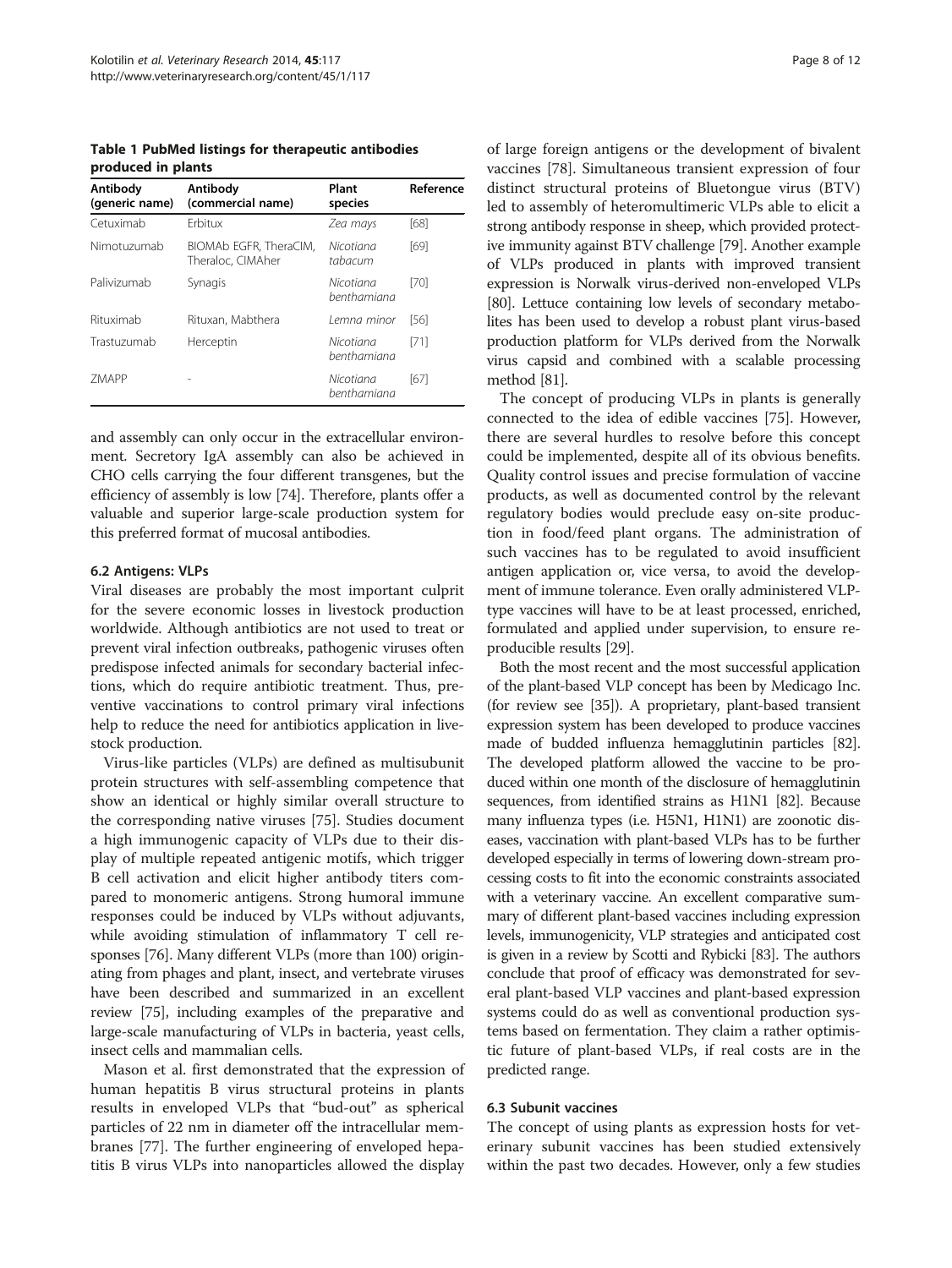have tested the efficacy of plant-made subunit vaccines in farm animals. This section summarizes examples showing immunization data with host species.

#### 6.3.1 Poultry

In 2006 Dow Agro Sciences obtained USDA approval for a plant cell culture-based vaccine for poultry against Newcastle disease virus [[84\]](#page-11-0). This vaccine was composed of recombinant hemagglutinin-neuraminidase protein expressed in transgenic tobacco suspension cells and formulated as an injectable vaccine. Other studies on Newcastle disease virus include expression of full-size glycoproteins in transgenic potato and tobacco leaves, maize and rice seeds (reviewed in [[85\]](#page-11-0)). The antigens were shown to be immunogenic and protective in chickens after oral delivery.

An edible potato-based vaccine has been developed against chicken infectious bronchitis virus (IBV) [[86](#page-11-0)]. Sliced tubers expressing viral S1 glycoprotein were administered in three doses over two weeks; chickens were challenged with IBV one week after the last administration. Orally immunized chickens developed a virus-specific antibody response and were protected against IBV. Another research group succeeded in vaccinating chickens against infectious bursal disease virus (IBDV) with plantmade VP2 protein. Chickens orally immunized with Arabidopsis crude leaf extracts or transgenic rice seeds were protected to a similar level achieved with a commercial injectable vaccine [[87\]](#page-11-0). Recently, the VP2 antigen was produced transiently in Nicotiana benthamiana and induced neutralizing antibodies in immunized chickens [[88](#page-11-0)].

#### 6.3.2 Swine

The use of maize seeds as an edible delivery vehicle against porcine Transmissible gastroenteritis coronavirus (TGEV) has been extensively studied. The envelope spike protein was used as an antigen to raise neutralizing antibodies and the efficacy of this plant-made vaccine has been presented in experiments with piglets [\[89\]](#page-11-0). In addition, it was found that the antigen was stable during storage in various conditions and authors were able to concentrate the antigen using milling techniques.

Enterotoxigenic E. coli (ETEC) causing post-weaning diarrhea in piglets has been a target for a plant-made vaccine. The major subunit protein of ETEC F4 fimbriae has been expressed in the leaves of tobacco [[90](#page-11-0)], alfalfa [[46](#page-10-0)] and in seeds of barley [[91](#page-11-0)]. This subunit vaccine was shown to be immunogenic and partially protective after oral delivery to weaned piglets [\[46](#page-10-0)].

Capsid protein VP1 antigenic epitope of the of Footand-mouth disease virus (FMDV) was used to substitute a part of Bamboo mosaic virus coat protein, resulting in display of the epitope on virions that retained their infectivity and could be propagated in plants [[92\]](#page-11-0). It was demonstrated that immunization with the extracted chimeric virions by intramuscular injection could fully protect pigs against FMDV challenge by effectively inducing humoral and cell-mediated immune responses.

#### 6.3.3 Cattle

Transgenic peanut plants expressing bovine Rinderpest virus hemaglutinin raised immune responses in cattle [[93](#page-11-0)]. This oral vaccine was able to raise virus-specific antibodies which also neutralized the virus in vitro. Immunogenicity of a Tobacco mosaic virus (TMV)-based vaccine against bovine herpes virus (BHV) was studied in cattle [[94](#page-11-0)]. Immunogenic glycoprotein D was produced as a byproduct in TMV-inoculated tobacco plants, and the crude plant extract emulsified in oil and subsequently injected into cattle was able to raise specific humoral and cellular immune responses. Most importantly, cattle were protected against BHV to similar levels as those vaccinated with the commercial vaccine.

A plant-made subunit vaccine against Bovine viral diarrhea virus (BVDV) has been developed in Argentina. The structural protein E2 of BVDV was expressed in transgenic alfalfa as a fusion to a peptide for targeting the product to antigen-presenting cells [[95](#page-11-0)]. Partially purified antigen was administered intramuscularly to calves and protected them against BVDV challenge.

#### 6.4 Toxic proteins

Although the efficacy of treatments with classical antibiotics is declining due to the widespread development of antibiotic resistance among major pathogenic bacteria, there are very little alternatives for fighting infections. One novel therapeutic option could be the use of phage lysins - enzymes that target and hydrolyze bacterial cell walls, efficiently killing a large array of bacteria [\[96\]](#page-11-0). However, due to the toxic nature of these proteins, their production in bacteria cannot be achieved, limiting the availability for testing or manufacture. The lack of the specific, bacterial-type cell wall structures targeted by lysins makes plants an alternative platform for production of therapeutic proteins which are highly toxic to bacteria. In a promising report [\[97\]](#page-11-0), Oey et al. showed that by targeting the genes encoding the lysozyme Cpl-1 and the amidase Pal to the tobacco plastome, functional lysins could be synthesized and accumulated at high levels in chloroplasts. Several reports described successful transplastomic as well as transient expression-mediated production of short anti-microbial peptides, analogs of secreted defensins, which can be used for control of bacterial, viral and fungal infections [\[98](#page-11-0)-[100](#page-11-0)]. Hence, plants represent a valuable production system for anti-microbial toxic proteins, offering cost-effective solution to obtain large quantities of proteinaceous antibiotics that could be administered through feed.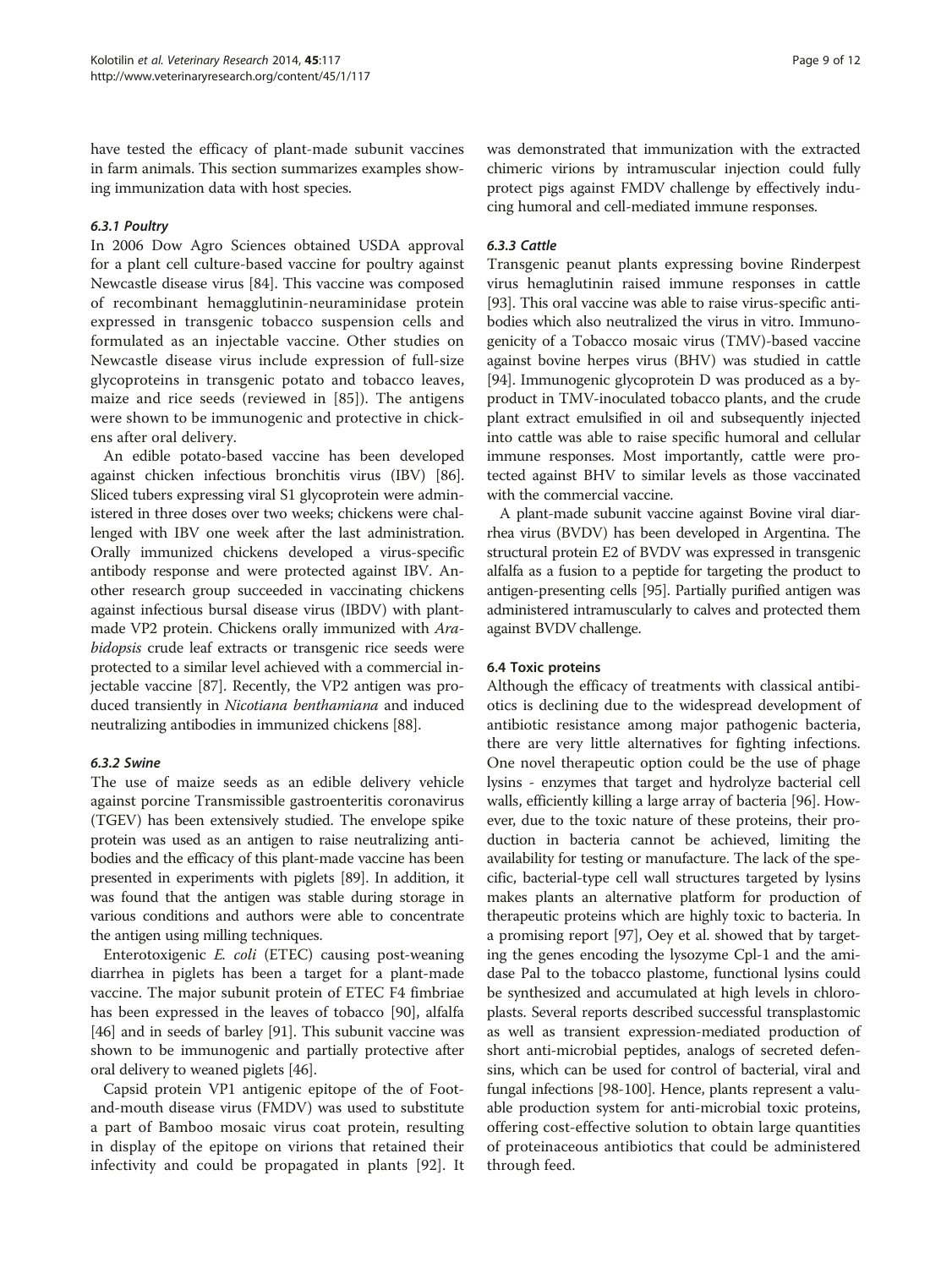#### <span id="page-9-0"></span>7. Conclusions

The use of vaccines and prophylactics for the control of infectious diseases in the livestock industry will grow as antibiotics applications diminish. Plants as bioreactors comprise a valuable option for production of recombinant protein therapeutics for animal health. In recent years numerous studies demonstrated the feasibility and advantages of plant-based production platforms for various proteins with therapeutic use, including complex antibodies, subunit vaccines and immunogenic virus-like particles. Plantmade therapeutic products are currently on the cusp of widely entering biotechnology markets. Interaction and concerted actions of the plant biotechnology sector with veterinarians and regulatory authorities will facilitate development of novel approaches to sustainable, antibiotic-free livestock agriculture.

#### 8. List of abbreviations

BHV: Bovine herpes virus; BVDV: Bovine viral diarrhea virus; CT: Cholera toxin; CTB: B subunit of CT; DARPA: Defense advanced research program agency; ETEC: Enterotoxigenic E. coli; FcRn: Neonatal Fc receptor; FMDV: Foot-andmouth disease virus; GALT: Gut-associated lymphoid tissue; GMP: Good Manufacturing Practice; IBV: Infectious bronchitis virus; Ig: Immunoglobulin; LT: Thermolabile enterotoxin; LTB: B subunit of LT; MALT: Mucosa-associated lymphoid tissue; PTMs: Post-translational modifications; scFv: Single-chain variable antibody fragments; TGEV: Transmissible gastroenteritis coronavirus; TMV: Tobacco mosaic virus; VLPs: Virus-like particles.

#### 9. Competing interests

The authors declare that they have no competing interests.

#### 10. Authors' contributions

IK, ET, EC, BD, UC, JJ, ES, HW, TM, AP, MDM, JCH, RM – all contributed equally in writing the manuscript. IK coordinated the drafting and IK and RM edited the manuscript. All authors read and approved the final manuscript.

#### 11. Acknowledgements

We gratefully acknowledge the help form Tanja Patry and Dorothy Drew in manuscript preparation and formatting. This collaborative manuscript is an output from a workshop held in London, Ontario on September 23-25, 2013 and sponsored by the OECD Co-operative Research Programme on Biological Resource Management for Sustainable Agricultural Systems, whose financial support made it possible for some of the invited speakers to attend. We apologize to those authors whose work was not cited here, as many relevant references were omitted due to space restrictions.

#### Author details

<sup>1</sup>Department of Biology, University of Western Ontario, 1151 Richmond St, London, ON, Canada. <sup>2</sup>AAFC, Southern Crop Protection and Food Research Centre, 1391 Sandford St, London, ON, Canada. <sup>3</sup>Laboratory of Immunology, Faculty of Veterinary Medicine, Ghent University, Salisburylaan 133, 9820 Merelbeke, Belgium. <sup>4</sup>Leibniz Institute of Plant Genetics and Crop Plant Research, Gatersleben, Germany. <sup>5</sup>VTT Technical Research Centre of Finland, Espoo, Finland. <sup>6</sup>Department for Applied Genetics and Cell Biology, University of Natural Resources and Life Sciences, Vienna, Austria. 7 Technische Universität Darmstadt, FB Biologie, Schnittspahnstr. 5, D-64287 Darmstadt, Germany. <sup>8</sup>AAFC, Lethbridge Research Centre, 5403, 1 Avenue South, Lethbridge, Alberta, Canada. <sup>9</sup>Vaccine and Infectious Disease Organization (VIDO), University of Saskatchewan, 120 Veterinary Road,<br>Saskatoon, Saskatchewan, Canada. <sup>10</sup>Department of Veterinary Microbiology, University of Saskatchewan, 120 Veterinary Road, Saskatoon, Saskatchewan,<br>Canada. <sup>11</sup>PlantForm Corp., c/o Room 2218, E.C. Bovey Bldg, University of Guelph, Guelph, Ontario N1G 2 W1, Canada. <sup>12</sup>School of Environmental Sciences, University of Guelph, 50 Stone Road East, Guelph, Ontario N1G 2 W1, Canada.

## Received: 26 August 2014 Accepted: 30 October 2014

#### 12. References

- 1. Scallan E, Hoekstra RM, Angulo FJ, Tauxe RV, Widdowson MA, Roy SL, Jones JL, Griffin PM: Foodborne illness acquired in the United States–major pathogens. Emerg Infect Dis 2011, 17:7–15.
- 2. One Health Initiative: One Health Initiative will unite human and veterinary medicine. 2014. [\[http://www.onehealthinitiative.com/index.php](http://www.onehealthinitiative.com/index.php)] (accessed 2014/08/29).
- 3. Potter A, Gerdts V, Litte-van den Hurk S: Veterinary vaccines: alternatives to antibiotics? Anim Health Res Rev 2008, 9:187–199.
- Research and Markets: Animal/Veterinary Vaccines Market by Products, Diseases & Technology – Global Forecast to 2018. 2013. [[http://www.](http://www.researchandmarkets.com/research/gcksr4/animalveterinary) [researchandmarkets.com/research/gcksr4/animalveterinary](http://www.researchandmarkets.com/research/gcksr4/animalveterinary)] (accessed 2014/08/29).
- 5. Chappuis G: Neonatal immunity and immunisation in early age: lessons from veterinary medicine. Vaccine 1998, 16:1468–1472.
- 6. Sangild PT: Uptake of colostral immunoglobulins by the compromised newborn farm animal. Acta Vet Scand Suppl 2003, 98:105–122.
- 7. Hurley WL, Theil PK: Perspectives on immunoglobulins in colostrum and milk. Nutrients 2011, 3:442–474.
- 8. Cervenak J, Kacskovics I: The neonatal Fc receptor plays a crucial role in the metabolism of IgG in livestock animals. Vet Immunol Immunopathol 2009, 128:171–177.
- 9. Mayer B, Kis Z, Kajan G, Frenyo LV, Hammarstrom L, Kacskovics I: The neonatal Fc receptor (FcRn) is expressed in the bovine lung. Vet Immunol Immunopathol 2004, 98:85–89.
- 10. Porter P, Noakes DE, Allen WD: Secretory IgA and antibodies to Escherichia coli in porcine colostrum and milk and their significance in the alimentary tract of the young pig. Immunology 1970, 18:245–257.
- 11. Brandtzaeg P: Secretory immunity with special reference to the oral cavity. J Oral Microbiol 2013, 5:20401.
- 12. Snoeck V, Peters IR, Cox E: The IgA system: a comparison of structure and function in different species. Vet Res 2006, 37:455–467.
- 13. Holmgren J, Czerkinsky C: Mucosal immunity and vaccines. Nat Med 2005, 11:S45–S53.
- 14. Devriendt B, De Geest BG, Goddeeris BM, Cox E: Crossing the barrier: Targeting epithelial receptors for enhanced oral vaccine delivery. J Control Release 2012, 160:431–439.
- 15. Holmgren J, Svennerholm AM: Vaccines against mucosal infections. Curr Opin Immunol 2012, 24:343–353.
- 16. Cox E, Verdonck F, Vanrompay D, Goddeeris B: Adjuvants modulating mucosal immune responses or directing systemic responses towards the mucosa. Vet Res 2006, 37:511–539.
- 17. Van den Broeck W, Cox E, Goddeeris BM: Receptor-dependent immune responses in pigs after oral immunization with F4 fimbriae. Infect Immun 1999, 67:520–526.
- 18. Snoeck V, Van den Broeck W, De Colvenaer V, Verdonck F, Goddeeris B, Cox E: Transcytosis of F4 fimbriae by villous and dome epithelia in F4-receptor positive pigs supports importance of receptor-dependent endocytosis in oral immunization strategies. Vet Immunol Immunopathol 2008, 124:29–40.
- 19. Boleman SL, Boleman SJ, Morgan WW, Hale DS, Griffin DB, Savell JW, Ames RP, Smith MT, Tatum JD, Field TG, Smith GC, Gardner BA, Morgan JB, Northcutt SL, Dolezal HG, Gill DR, Ray FK: National Beef Quality Audit-1995: survey of producer-related defects and carcass quality and quantity attributes. J Anim Sci 1998, 76:96–103.
- 20. Wilson-Welder JH, Torres MP, Kipper MJ, Mallapragada SK, Wannemuehler MJ, Narasimhan B: Vaccine adjuvants: current challenges and future approaches. J Pharm Sci 2009, 98:1278–1316.
- 21. Lawhorn DB: Atrophic rhinitis. In Texas A&M AgriLife Extension Service. 2002. [<http://hdl.handle.net/1969.1/87644>]. (accessed 2014/10/28).
- 22. Garlapati S, Eng NF, Kiros T, Kindrachuk J, Mutwiri G, Hancock RE, Potter A, Babiuk LA, Gerdts V: Immunization with PCEP microparticles containing pertussis toxoid, CpG ODN and a synthetic innate defense regulator peptide induce protective immunity against pertussis. Vaccine 2011, 29:6540–6548.
- 23. Polewicz M, Gracia A, Garlapati S, van Kessel J, Strom S, Halperin S, Hancock RE, Potter A, Babiuk LA, Gerdts V: Novel vaccine formulations against pertussis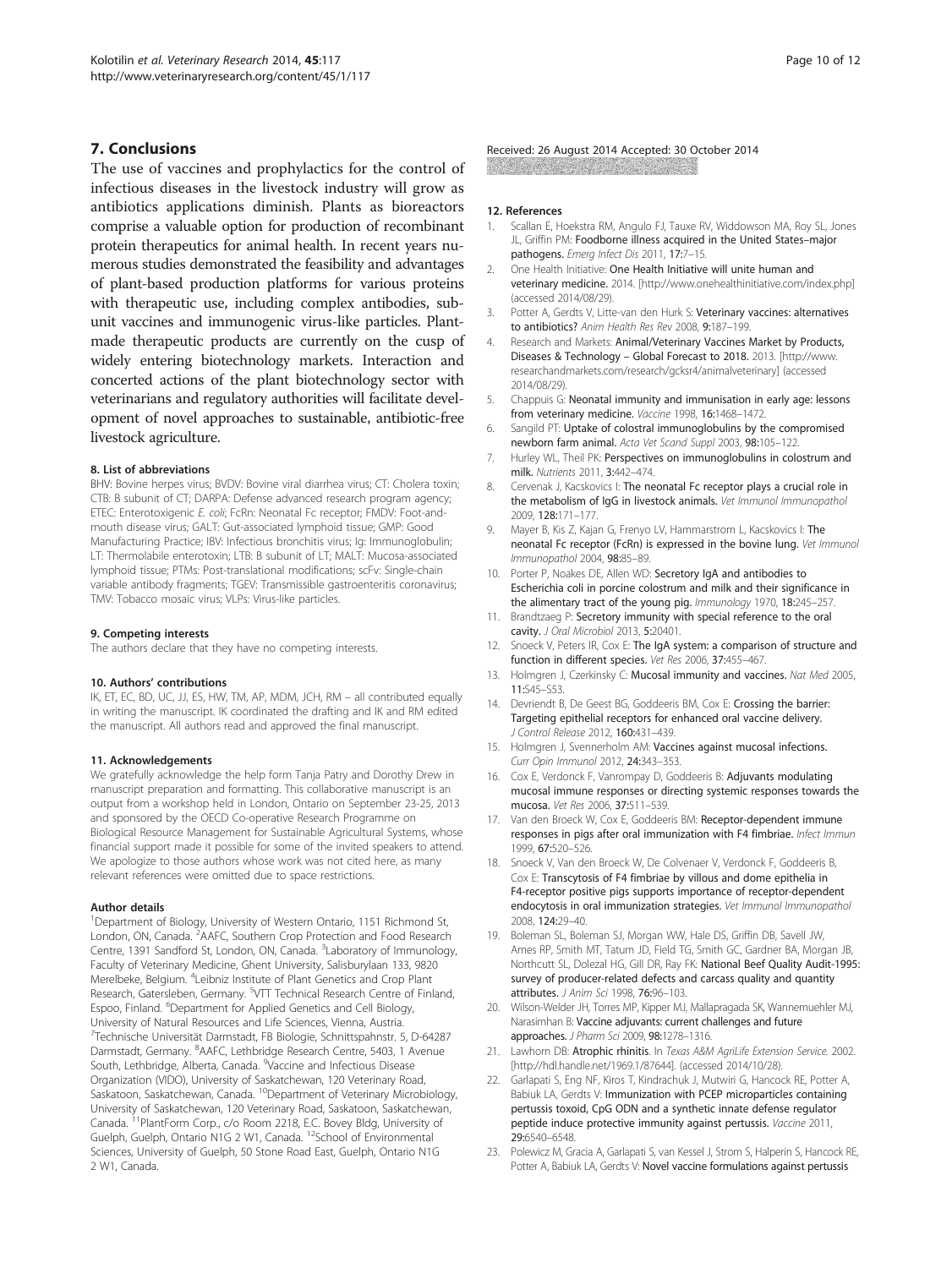<span id="page-10-0"></span>offer earlier onset of immunity and provide protection in the presence of maternal antibodies. Vaccine 2013, 31:3148–3155.

- 24. Lycke N: Recent progress in mucosal vaccine development: potential and limitations. Nat Rev Immunol 2012, 12:592–605.
- 25. Zaman M, Chandrudu S, Toth I: Strategies for intranasal delivery of vaccines. Drug Deliv Transl Res 2013, 3:100-109.
- 26. Mutsch M, Zhou W, Rhodes P, Bopp M, Chen RT, Linder T, Spyr C, Steffen R: Use of the inactivated intranasal influenza vaccine and the risk of Bell's palsy in Switzerland. N Engl J Med 2004, 350:896–903.
- 27. Johnston M, Zakharov A, Papaiconomou C, Salmasi G, Armstrong D: Evidence of connections between cerebrospinal fluid and nasal lymphatic vessels in humans, non-human primates and other mammalian species. Cerebrospinal Fluid Res 2004, 1:2.
- 28. Langridge WH: Edible vaccines. Sci Am 2000, 283:66-71.
- 29. Rybicki EP: Plant-made vaccines for humans and animals. Plant Biotechnol J 2010, 8:620–637.
- 30. Komarova TV, Baschieri S, Donini M, Marusic C, Benvenuto E, Dorokhov YL: Transient expression systems for plant-derived biopharmaceuticals. Expert Rev Vaccines 2010, 9:859–876.
- 31. Desai PN, Shrivastava N, Padh H: Production of heterologous proteins in plants: strategies for optimal expression. Biotechnol Adv 2010, 28:427–435.
- 32. Sharma AK, Sharma MK: Plants as bioreactors: Recent developments and emerging opportunities. Biotechnol Adv 2009, 27:811–832.
- 33. Bock R, Warzecha H: Solar-powered factories for new vaccines and antibiotics. Trends Biotechnol 2010, 28:246–252.
- 34. Tregoning JS, Nixon P, Kuroda H, Svab Z, Clare S, Bowe F, Fairweather N, Ytterberg J, van Wijk KJ, Dougan G, Maliga P: Expression of tetanus toxin Fragment C in tobacco chloroplasts. Nucleic Acids Res 2003, 31:1174–1179.
- 35. D'Aoust M, Couture MM, Charland N, Trépanier S, Landry N, Ors F, Vézina L: The production of hemagglutinin-based virus-like particles in plants: a rapid, efficient and safe response to pandemic influenza. Plant Biotechnol J 2010, 8:607–619.
- 36. Gleba Y, Klimyuk V, Marillonnet S: Viral vectors for the expression of proteins in plants. Curr Opin Biotechnol 2007, 18:134-141.
- 37. Medicago Inc: 2014. [[http://www.medicago.com/English/Home/default.aspx\]](http://www.medicago.com/English/Home/default.aspx) (accessed 2014/08/29).
- 38. Kentucky Bioprocessing LLC: 2014. [<http://www.kbpllc.com/>] (accessed 2014/08/29).
- 39. Werner S, Breus O, Symonenko Y, Marillonnet S, Gleba Y: High-level recombinant protein expression in transgenic plants by using a doubleinducible viral vector. Proc Natl Acad Sci U S A 2011, 108:14061–14066.
- 40. Xu J, Ge X, Dolan MC: Towards high-yield production of pharmaceutical proteins with plant cell suspension cultures. Biotechnol Adv 2011, 29:278–299.
- 41. Walsh G: Post-translational modifications of protein biopharmaceuticals. Drug Discov Today 2010, 15:773–780.
- 42. Aviezer D, Brill-Almon E, Shaaltiel Y, Hashmueli S, Bartfeld D, Mizrachi S, Liberman Y, Freeman A, Zimran A, Galun E: A plant-derived recombinant human glucocerebrosidase enzyme - a preclinical and phase I investigation. PLoS One 2009, 4:e4792.
- 43. Peters J, Stoger E: Transgenic crops for the production of recombinant vaccines and anti-microbial antibodies. Hum Vaccin 2011, 7:367-374.
- 44. Stoger E, Ma JK, Fischer R, Christou P: Sowing the seeds of success: pharmaceutical proteins from plants. Curr Opin Biotechnol 2005, 16:167-173.
- 45. Lakshmi PS, Verma D, Yang X, Lloyd B, Daniell H: Low cost tuberculosis vaccine antigens in capsules: expression in chloroplasts, bioencapsulation, stability and functional evaluation in vitro. PLoS One 2013, 8:e54708.
- 46. Joensuu JJ, Verdonck F, Ehrstrom A, Peltola M, Siljander-Rasi H, Nuutila AM, Oksman-Caldentey KM, Teeri TH, Cox E, Goddeeris BM, Niklander-Teeri V: F4 (K88) fimbrial adhesin FaeG expressed in alfalfa reduces F4+ enterotoxigenic Escherichia coli excretion in weaned piglets. Vaccine 2006, 24:2387–2394.
- 47. Wilken LR, Nikolov ZL: Recovery and purification of plant-made recombinant proteins. Biotechnol Adv 2012, 30:419–433.
- 48. Jacob SS, Cherian S, Sumithra TG, Raina OK, Sankar M: Edible vaccines against veterinary parasitic diseases–current status and future prospects. Vaccine 2013, 31:1879–1885.
- 49. Streatfield SJ: Plant-based vaccines for animal health. Rev Sci Tech 2005, 24:189–199.
- 50. Phan HT, Hause B, Hause G, Arcalis E, Stoger E, Maresch D, Altmann F, Joensuu J, Conrad U: Influence of elastin-like polypeptide and

hydrophobin on recombinant hemagglutinin accumulations in transgenic tobacco plants. PLoS One 2014, 9:e99347.

- 51. Gomord V, Fitchette AC, Menu-Bouaouiche L, Saint-Jore-Dupas C, Plasson C, Michaud D, Faye L: Plant-specific glycosylation patterns in the context of therapeutic protein production. Plant Biotechnol J 2010, 8:564–587.
- 52. Hofbauer A, Stoger E: Subcellular accumulation and modification of pharmaceutical proteins in different plant tissues. Curr Pharm Des 2013, 19:5495–5502.
- 53. Bosch D, Castilho A, Loos A, Schots A, Steinkellner H: N-glycosylation of plantproduced recombinant proteins. Curr Pharm Des 2013, 19:5503–5512.
- 54. Shaaltiel Y, Bartfeld D, Hashmueli S, Baum G, Brill-Almon E, Galili G, Dym O, Boldin-Adamsky SA, Silman I, Sussman JL, Futerman AH, Aviezer D: Production of glucocerebrosidase with terminal mannose glycans for enzyme replacement therapy of Gaucher's disease using a plant cell system. Plant Biotechnol J 2007, 5:579–590.
- 55. Castilho A, Strasser R, Stadlmann J, Grass J, Jez J, Gattinger P, Kunert R, Quendler H, Pabst M, Leonard R, Altmann F, Steinkellner H: In planta protein sialylation through overexpression of the respective mammalian pathway. J Biol Chem 2010, 285:15923–15930.
- 56. Gasdaska JR, Sherwood S, Regan JT, Dickey LF: An afucosylated anti-CD20 monoclonal antibody with greater antibody-dependent cellular cytotoxicity and B-cell depletion and lower complement-dependent cytotoxicity than rituximab. Mol Immunol 2012, 50:134–141.
- Yang Z, Drew DP, Jorgensen B, Mandel U, Bach SS, Ulvskov P, Levery SB, Bennett EP, Clausen H, Petersen BL: Engineering mammalian mucin-type O-glycosylation in plants. J Biol Chem 2012, 287:11911–11923.
- 58. Takaiwa F: Update on the use of transgenic rice seeds in oral immunotherapy. Immunotherapy 2013, 5:301–312.
- 59. Khan I, Twyman RM, Arcalis E, Stoger E: Using storage organelles for the accumulation and encapsulation of recombinant proteins. Biotechol J 2012, 7:1099–1108.
- 60. Zimmermann J, Saalbach I, Jahn D, Giersberg M, Haehnel S, Wedel J, Macek J, Zoufal K, Glunder G, Falkenburg D, Kipriyanov S: Antibody expressing pea seeds as fodder for prevention of gastrointestinal parasitic infections in chickens. BMC Biotechnol 2009, 9:79.
- 61. Nochi T, Takagi H, Yuki Y, Yang L, Masumura T, Mejima M, Nakanishi U, Matsumura A, Uozumi A, Hiroi T, Morita S, Tanaka K, Takaiwa F, Kiyono H: Rice-based mucosal vaccine as a global strategy for cold-chain- and needle-free vaccination. Proc Natl Acad Sci U S A 2007, 104:10986–10991.
- 62. Woodleif WG, Chaplin JF, Cambell CR, Dejong DW: Effect of variety and harvest treatments on protein yield of close grown tobacco. Tobacco Sci 1981, 25:83–86.
- 63. Pogue GP, Vojdani F, Palmer KE, Hiatt E, Hume S, Phelps J, Long L, Bohorova N, Kim D, Pauly M, Velasco J, Whaley K, Zeitlin L, Garger SJ, White E, Bai Y, Haydon H, Bratcher B: Production of pharmaceutical-grade recombinant aprotinin and a monoclonal antibody product using plant-based transient expression systems. Plant Biotechnol J 2010, 8:638-654.
- 64. Cummings JF, Guerrero ML, Moon JE, Waterman P, Nielsen RK, Jefferson S, Gross FL, Hancock K, Katz JM, Yusibov V, Fraunhofer USACfMBSG: Safety and immunogenicity of a plant-produced recombinant monomer hemagglutinin-based influenza vaccine derived from influenza A (H1N1) pdm09 virus: a Phase 1 dose-escalation study in healthy adults. Vaccine 2014, 32:2251–2259.
- 65. ICON Genetics GmbH: 2014. [[http://www.icongenetics.com/html/home.htm\]](http://www.icongenetics.com/html/home.htm) (accessed 2014/08/29).
- 66. Melnik S, Stoger E: Green factories for biopharmaceuticals. Curr Med Chem 2013, 20:1038–1046.
- 67. Qiu X, Wong G, Audet J, Bello A, Fernando L, Alimonti JB, Fausther-Bovendo H, Wei H, Aviles J, Hiatt E, Johnson A, Morton J, Swope K, Bohorov O, Bohorova N, Goodman C, Kim D, Pauly MH, Velasco J, Pettitt J, Olinger GG, Whaley K, Xu B, Strong JE, Zeitlin L, Kobinger GP: Reversion of advanced Ebola virus disease in nonhuman primates with ZMapp. Nature 2014, 514:47–53.
- 68. Lentz EM, Garaicoechea L, Alfano EF, Parreno V, Wigdorovitz A, Bravo-Almonacid FF: Translational fusion and redirection to thylakoid lumen as strategies to improve the accumulation of a camelid antibody fragment in transplastomic tobacco. Planta 2012, 236:703–714.
- Rodriguez M, Ramirez NI, Ayala M, Freyre F, Perez L, Triguero A, Mateo C, Selman-Housein G, Gavilondo JV, Pujol M: Transient expression in tobacco leaves of an aglycosylated recombinant antibody against the epidermal growth factor receptor. Biotechnol Bioeng 2005, 89:188–194.